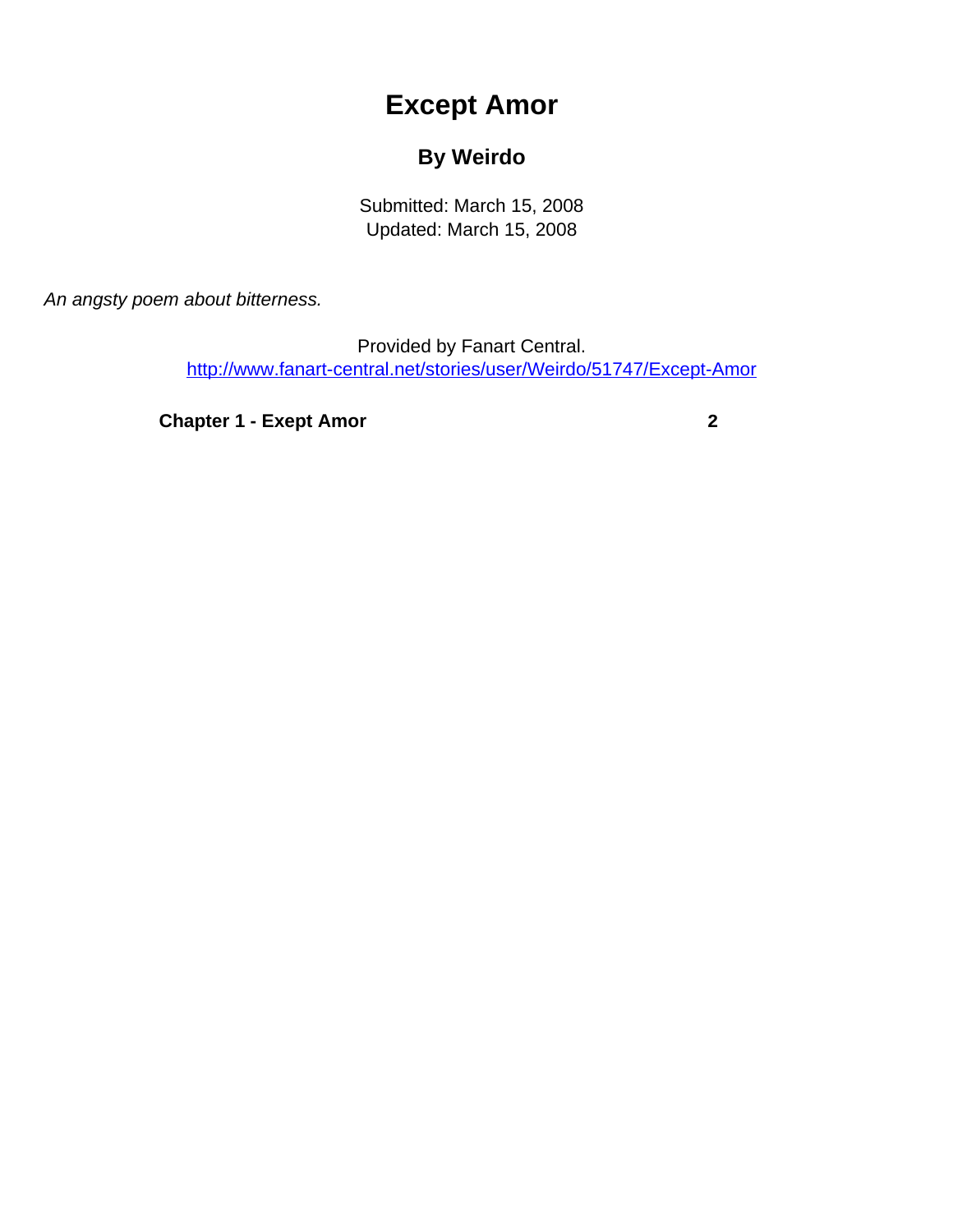## **1 - Exept Amor**

<span id="page-1-0"></span>Hey! Anyone, shoot me with a bow anyone, except Amor

Anyone, cut my neck in half, anyone, except Amor

Anyone, strangle me, anyone, except Amor

Amor did all that already but didn't get me to die left the bird to suffer after his torture

Now that bird doesn't miss it's health, nor it's beautiful wings Amor would torture it again just wanting to get outta here

Doesn't want around her arms of a lover the hold would crush the bones of her ivory tower

'Cuz when the gray sparrow loves it loves too hard it's flame burns it's loved ones and itself and there ain't no pheonix birds

And if there was, they wouldn't want a sparrow ruffy and small as a king doesn't want a vagabond

So the sparrow stays alone with the little acts of a martyr stays in her role goes along the masses on the street hiding her lonely look